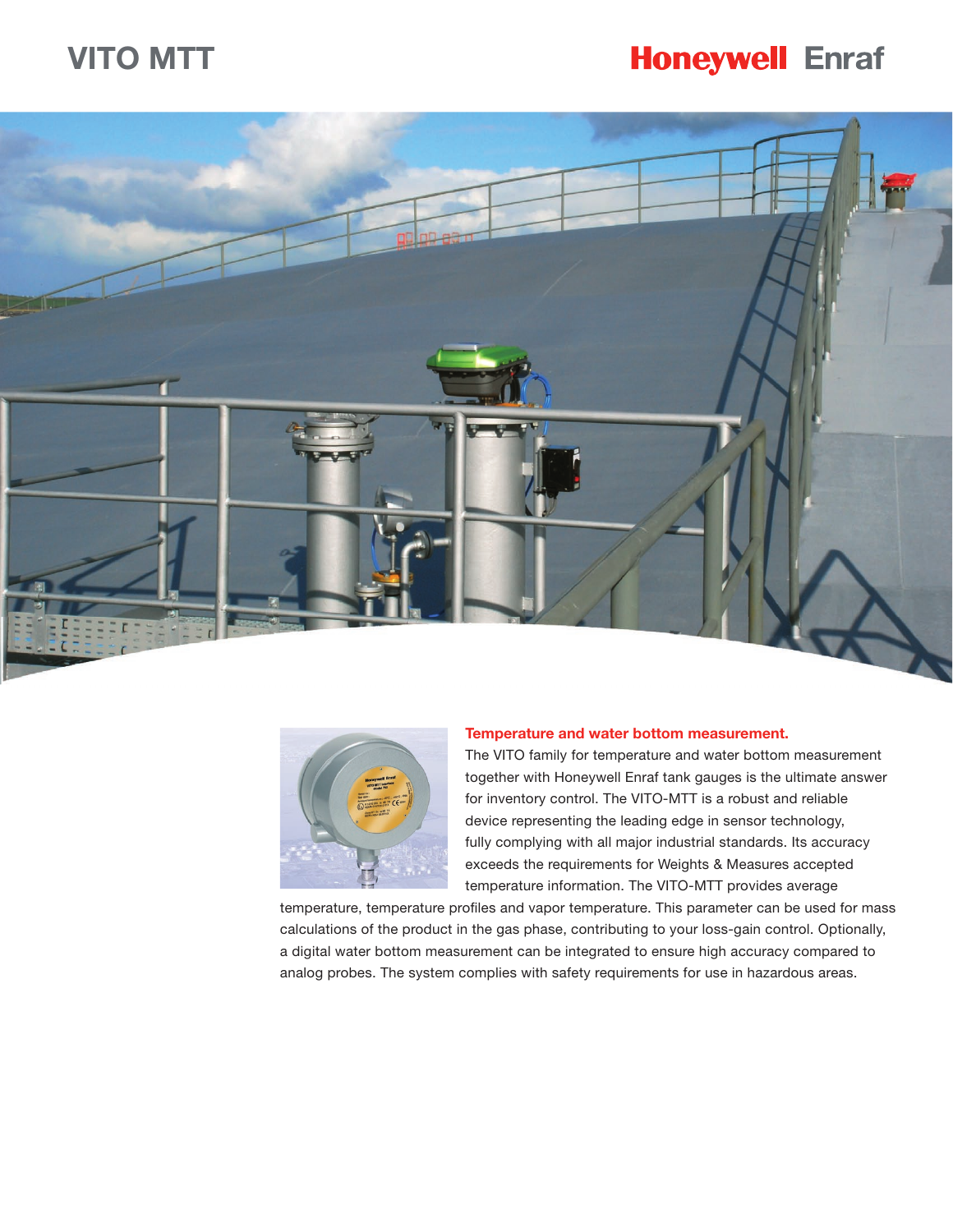## **Technical specifications**

## **VITO MTT Temperature probe**

| <b>Measuring specifications</b> |                                                                           |
|---------------------------------|---------------------------------------------------------------------------|
| Temperature range               | See identification code 764 Pos. 2                                        |
| Accuracy                        | $<$ ± 0.1 °C (0.18 °F) <sup>1)</sup>                                      |
| Measuring resolution            | 0.01 °C (0.01 °F)                                                         |
| <b>Principle</b>                |                                                                           |
| Measuring principle             | 16 Temperature elements divided over the sensitive length.                |
|                                 | 15 Temperature elements divided over the sensitive length (If Pos 8 is C) |
| Reference RTD                   | Pt100, accuracy $\pm$ 0.06 °C at 0 °C (0.11 °F at 32 °F)                  |
| Sensor                          | Type T (Copper / Constantan), Class 2 according to IEC 584-2              |

## **VITO Water probe**

| : $0^{\circ}$ C to +100 $^{\circ}$ C (+32 $^{\circ}$ F to +212 $^{\circ}$ F)<br>Operating temperature<br>-55°C to + 135 °C (-67 °F to +275 °F)<br>Storage temperature<br>Measuring resolution<br>$0.1$ mm | <b>Measuring specifications</b> |                                  |
|-----------------------------------------------------------------------------------------------------------------------------------------------------------------------------------------------------------|---------------------------------|----------------------------------|
|                                                                                                                                                                                                           |                                 |                                  |
|                                                                                                                                                                                                           |                                 |                                  |
|                                                                                                                                                                                                           |                                 |                                  |
|                                                                                                                                                                                                           | Minimum water level             | 25 mm above lowest part of probe |

## **VITO MTT Combi probe**

| <b>Mechanical</b>     |                                                         |
|-----------------------|---------------------------------------------------------|
| <b>Dimensions</b>     | Maximum outer diameter 40 mm                            |
| Operating temperature | : $0 °C$ to +100 $°C$ (+32 $°F$ to +212 $°F$ )          |
| Storage temperature   | -55°C to + 135 °C (-67 °F to +275 °F)                   |
| Adjusting pipe        | Adjustable length $\pm 230$ mm, $G\frac{1}{2}$ threaded |

## **VITO MTT Interface**

| <b>Mechanical</b>           |                                                                                   |
|-----------------------------|-----------------------------------------------------------------------------------|
| Housing material            | Coated aluminum                                                                   |
| Cable entry                 | $M20 \times 1.5$ (standard)                                                       |
|                             | 34" NPT or PG 16 via reducer (optional)                                           |
| <b>General</b>              |                                                                                   |
| <b>Environmental</b>        |                                                                                   |
| Ambient temperature         | -40 °C to +60 °C (-40 °F to +140 °F)                                              |
| Operating pressure          | 5 bar / 500 kPa (72 psi) hydrostatic pressure                                     |
| Safety                      | The VITO probe is a passive device and is i.s. for connection with VITO interface |
|                             | - II 1G<br>EEx ia IIB T4 According to ATEX (probes)                               |
|                             | - Zone 0 Ex ia IIB T4 According to IECEx (probes)                                 |
|                             | - II 1/2G EEx ia IIB T4 According to ATEX (interface)                             |
|                             | - Zone 0/1 Ex ia IIB T4 According to IECEx (interface)                            |
|                             | - Class I, Division 1, Groups B 3), C and D, in acc. to NFPA 70 (FM, USA)         |
| <b>Materials</b>            |                                                                                   |
| Sheathing                   | Stainless Steel AISI 316L (Werkstoff 1.4404) corrugated tube                      |
| Fittings and adjusting pipe | AISI 316L (Werkstoff 1.4404) Stainless Steel                                      |
| <b>Electrical</b>           |                                                                                   |
| Connection leads            | PTFE isolated, standard length 0.35 m                                             |
| <b>Options</b>              |                                                                                   |
| Mounting flange             | 2" 150 lb r.f. with G1/2 threaded mounting hole.<br>÷.                            |
|                             | For other flanges please contact an Enraf office                                  |
| Anchor weight               | max. 23 kg                                                                        |
|                             |                                                                                   |

1 ) Under reference conditions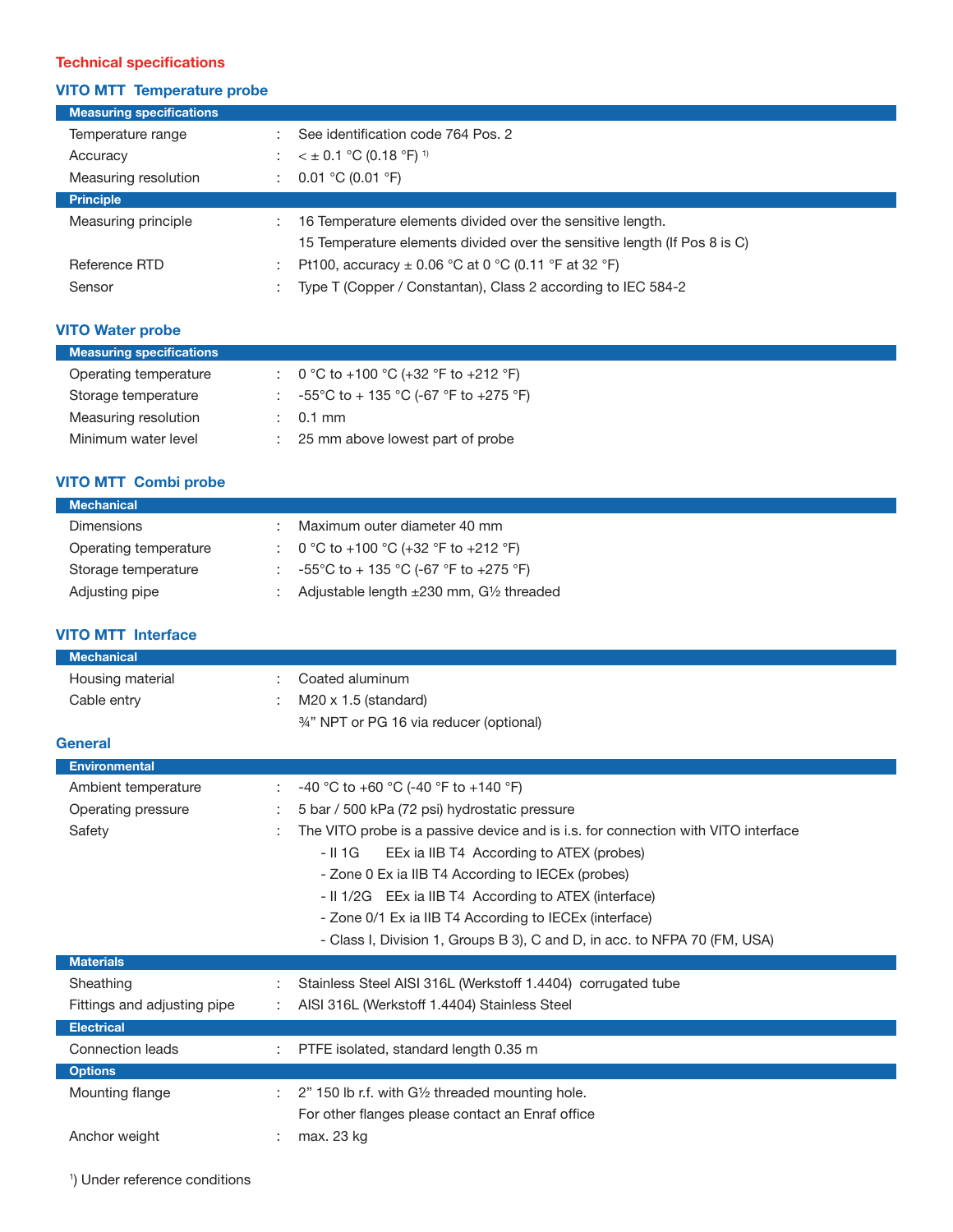#### **VITO MTT Temperature probe**





**Low temperature version**

## **Identification code 764**

| <b>Pos 1 Application</b>                                                                                                                                                                                  |  |
|-----------------------------------------------------------------------------------------------------------------------------------------------------------------------------------------------------------|--|
| U<br>General purpose                                                                                                                                                                                      |  |
| <b>X</b> W&M version (additional verification)                                                                                                                                                            |  |
| Pos 2 Temperature range probe                                                                                                                                                                             |  |
| S<br>Standard<br>: -55 °C to +135 °C<br>$(-67 \degree F to + 275 \degree F)$                                                                                                                              |  |
| Low temperature $\therefore$ -200 °C to +70 °C<br>$\mathbf{C}$<br>$(-328 °F to + 158 °F)$                                                                                                                 |  |
| н<br>High temperature $\therefore$ -55 °C to +200 °C<br>$(-67 °F to + 392 °F)$                                                                                                                            |  |
| Very high temperature : -55 °C to +250 °C<br>$\mathbf v$<br>$(-67 °F to + 482 °F)$                                                                                                                        |  |
| Pos 3 Safety approvals                                                                                                                                                                                    |  |
| <b>ATEX / IECEX</b><br>A<br>Europe / Global                                                                                                                                                               |  |
| <b>FM / CSA</b><br>USA / Canada<br>F                                                                                                                                                                      |  |
| Pos 4 Length of flying leads                                                                                                                                                                              |  |
| $N$ 35 cm                                                                                                                                                                                                 |  |
| Pos 5, 6, 7 Instrument designation                                                                                                                                                                        |  |
| 6 4 VITO MTT temperature probe<br>$\overline{7}$                                                                                                                                                          |  |
| Pos 8 Position of lowest temperature element                                                                                                                                                              |  |
| Lowest element at 1 meter from bottom of probe                                                                                                                                                            |  |
| <b>D</b> Lowest element at bottom of probe                                                                                                                                                                |  |
| Pos 9, 10, 11, 12 Overall length in cm                                                                                                                                                                    |  |
| $\star$<br>$\star$<br>$\star$<br>0 0370 to 9990 in steps of 10 cm                                                                                                                                         |  |
| Pos 13, 14, 15, 16 Position of highest temperature element                                                                                                                                                |  |
| $\star$<br>$\star$<br>$\star$<br>0300 to 9920 in steps of 10 cm<br>$\mathbf{0}$                                                                                                                           |  |
| (at least 70 cm from top of probe)                                                                                                                                                                        |  |
|                                                                                                                                                                                                           |  |
|                                                                                                                                                                                                           |  |
|                                                                                                                                                                                                           |  |
| $\overline{7}$<br>$D$ 0 3<br>$\overline{7}$<br> s <br>N<br>$\bullet$<br>$0 \mid 3$<br>$\overline{A}$<br>6<br>$\overline{4}$<br>$\overline{0}$<br><b>Typical identification code</b><br>$\mathbf{0}$<br>U. |  |
|                                                                                                                                                                                                           |  |
| $\overline{7}$<br>6<br>Your identification code<br>N.<br>$\overline{4}$<br>$\mathbf{0}$<br>$\Omega$                                                                                                       |  |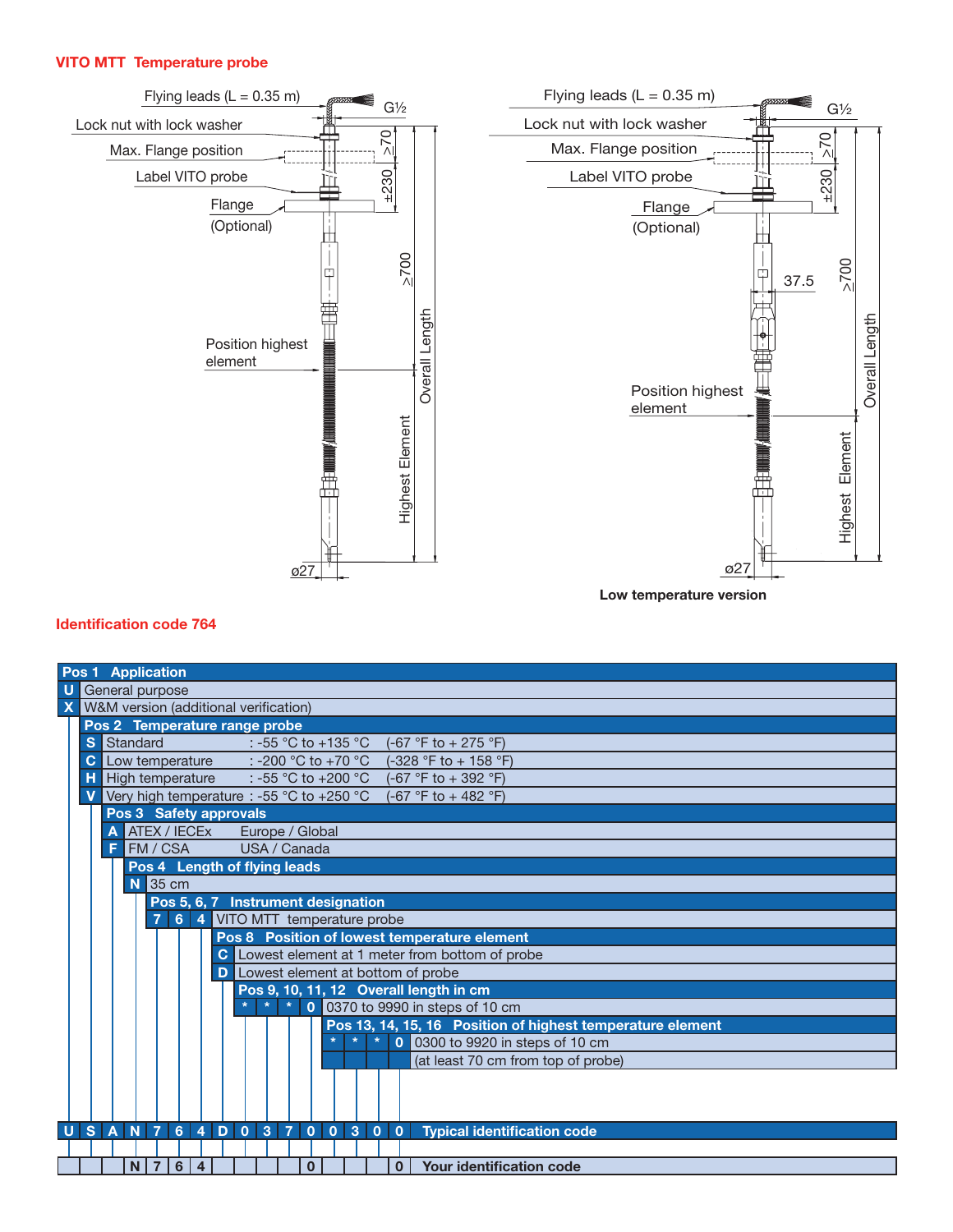

## **Identification code 765**

| Pos 1 Application        |            |                  |              |   |   |                         |                              |         |         |                |                 |                                                       |
|--------------------------|------------|------------------|--------------|---|---|-------------------------|------------------------------|---------|---------|----------------|-----------------|-------------------------------------------------------|
| <b>U</b> General purpose |            |                  |              |   |   |                         |                              |         |         |                |                 |                                                       |
|                          |            |                  |              |   |   |                         |                              |         |         |                |                 | Pos 2 Sensitive length for water bottom measurement   |
| Α                        |            | 50 cm (standard) |              |   |   |                         |                              |         |         |                |                 |                                                       |
| B                        |            | 100 cm           |              |   |   |                         |                              |         |         |                |                 |                                                       |
|                          | $C$ 200 cm |                  |              |   |   |                         |                              |         |         |                |                 |                                                       |
|                          |            |                  |              |   |   |                         | Pos 3 Safety approvals       |         |         |                |                 |                                                       |
|                          | Α          |                  | ATEX / IECEX |   |   |                         |                              |         |         |                | Europe / Global |                                                       |
|                          | F          |                  | FM / CSA     |   |   |                         | USA / Canada                 |         |         |                |                 |                                                       |
|                          |            |                  |              |   |   |                         | Pos 4 Length of flying leads |         |         |                |                 |                                                       |
|                          |            |                  | $N$ 35 cm    |   |   |                         |                              |         |         |                |                 |                                                       |
|                          |            |                  |              |   |   |                         |                              |         |         |                |                 | Pos 5, 6, 7 Instrument designation                    |
|                          |            |                  |              |   |   |                         | 7 6 5 VITO water probe       |         |         |                |                 |                                                       |
|                          |            |                  |              |   |   |                         | Pos 8 Not used               |         |         |                |                 |                                                       |
|                          |            |                  |              |   |   |                         | Position not used            |         |         |                |                 |                                                       |
|                          |            |                  |              |   |   |                         |                              |         |         |                |                 | Pos 9, 10, 11, 12 Overall length in cm                |
|                          |            |                  |              |   |   |                         |                              | $\star$ | $\star$ | $\overline{0}$ |                 | 0260 to 3390 in steps of 10 cm (4") (if Pos $2 = A$ ) |
|                          |            |                  |              |   |   |                         | $\star$                      | $\star$ | $\star$ | $\mathbf 0$    |                 | 0310 to 3390 in steps of 10 cm (4") (if Pos $2 = B$ ) |
|                          |            |                  |              |   |   |                         | $\star$                      | $\star$ | $\star$ | $\Omega$       |                 | 0410 to 3390 in steps of 10 cm (4") (if Pos $2 = C$ ) |
|                          |            |                  |              |   |   |                         |                              |         |         |                |                 |                                                       |
|                          |            |                  |              |   |   |                         |                              |         |         |                |                 |                                                       |
|                          |            |                  |              |   |   |                         |                              |         |         |                |                 |                                                       |
|                          |            |                  |              |   |   |                         |                              |         |         |                |                 |                                                       |
| U A A N 7 6 5            |            |                  |              |   |   | $\langle \star \rangle$ | 0   2   6   0                |         |         |                |                 | <b>Typical identification code</b>                    |
|                          |            |                  |              |   |   |                         |                              |         |         |                |                 |                                                       |
| $\mathsf U$              |            | N.               | 7            | 6 | 5 | $\pmb{\ast}$            |                              |         |         |                | 0               | Your identification code                              |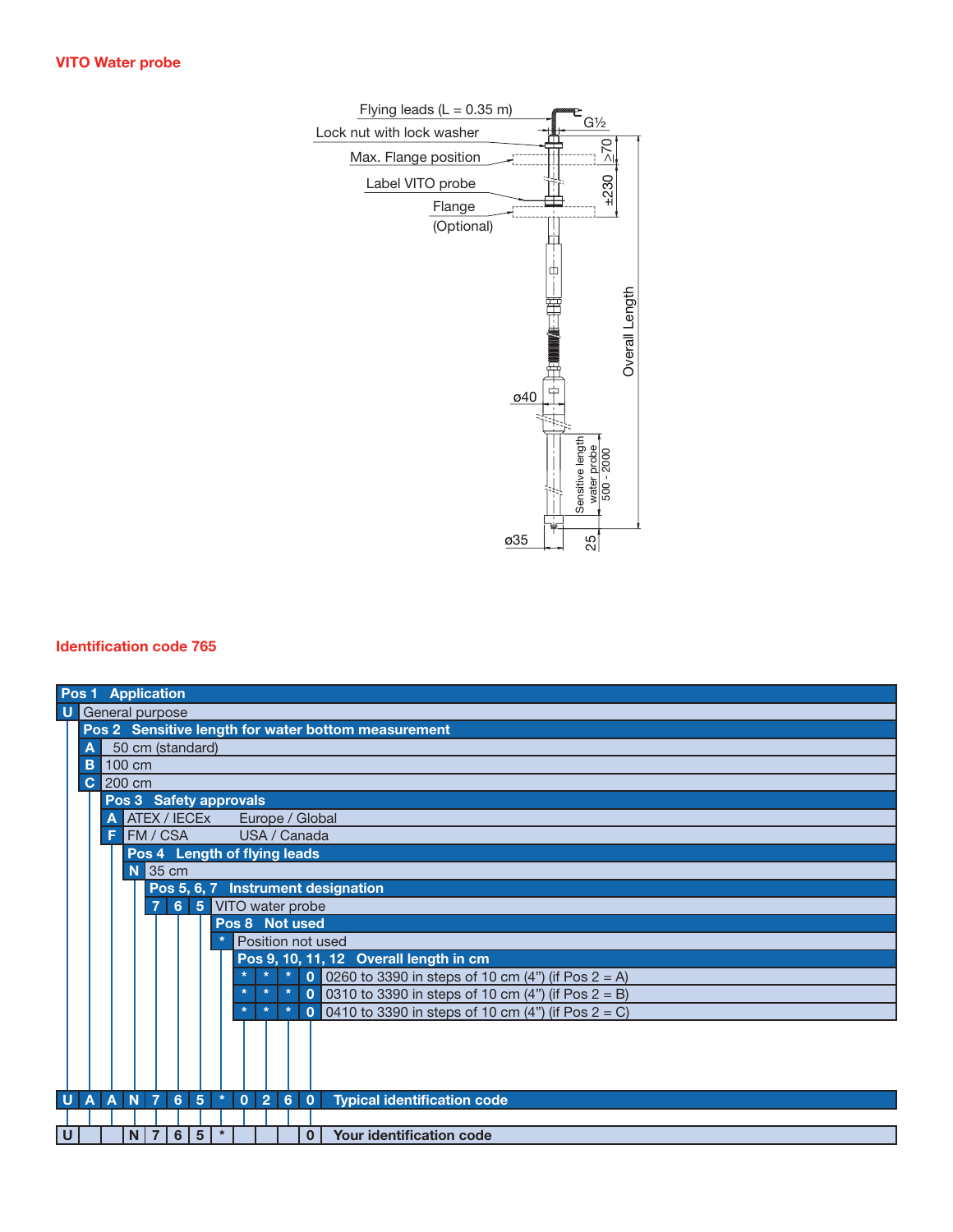## **VITO MTT Combi probe**



## **Identification code 766**

| <b>Pos 1 Application</b>                                                                                                          |  |  |  |  |  |  |  |  |
|-----------------------------------------------------------------------------------------------------------------------------------|--|--|--|--|--|--|--|--|
| $\mathbf U$                                                                                                                       |  |  |  |  |  |  |  |  |
| General purpose                                                                                                                   |  |  |  |  |  |  |  |  |
| <b>X</b> W&M version (additional verification)                                                                                    |  |  |  |  |  |  |  |  |
| Pos 2 Sensitive length for water bottom measurement                                                                               |  |  |  |  |  |  |  |  |
| $A$ 50 cm                                                                                                                         |  |  |  |  |  |  |  |  |
| Pos 3 Safety approvals                                                                                                            |  |  |  |  |  |  |  |  |
| A ATEX / IECEX<br>Europe / Global                                                                                                 |  |  |  |  |  |  |  |  |
| FM / CSA<br>USA / Canada<br>F                                                                                                     |  |  |  |  |  |  |  |  |
| Pos 4 Length of flying leads                                                                                                      |  |  |  |  |  |  |  |  |
| $N$ 35 cm                                                                                                                         |  |  |  |  |  |  |  |  |
| Pos 5, 6, 7 Instrument designation                                                                                                |  |  |  |  |  |  |  |  |
| 7 6 6 VITO MTT combi probe                                                                                                        |  |  |  |  |  |  |  |  |
| Pos 8 Position of lowest temperature element                                                                                      |  |  |  |  |  |  |  |  |
| C Lowest element at 1 m from bottom of probe                                                                                      |  |  |  |  |  |  |  |  |
| Lowest element at bottom of probe                                                                                                 |  |  |  |  |  |  |  |  |
| Pos 9, 10, 11, 12 Overall length in cm                                                                                            |  |  |  |  |  |  |  |  |
| $\parallel$ * 0 0370 to 3390 in steps of 10 cm<br>$\star$                                                                         |  |  |  |  |  |  |  |  |
| Pos 13, 14, 15, 16 Position of highest temperature element                                                                        |  |  |  |  |  |  |  |  |
| $\mathbf{0}$<br>0300 to 3320 in steps of 10 cm<br>$\star$<br>$\star$                                                              |  |  |  |  |  |  |  |  |
| (at least 70 cm from top of probe)                                                                                                |  |  |  |  |  |  |  |  |
|                                                                                                                                   |  |  |  |  |  |  |  |  |
|                                                                                                                                   |  |  |  |  |  |  |  |  |
|                                                                                                                                   |  |  |  |  |  |  |  |  |
| U A A N 7 6 6 D 0 3 7<br>3<br>$\bullet$<br>$\mathbf{0}$<br>$\overline{0}$<br>$\overline{0}$<br><b>Typical identification code</b> |  |  |  |  |  |  |  |  |
|                                                                                                                                   |  |  |  |  |  |  |  |  |
| $\overline{7}$<br>$6 \mid$<br>$6\phantom{1}6$<br><b>Your identification code</b><br>N.<br>0<br>0<br>Α                             |  |  |  |  |  |  |  |  |